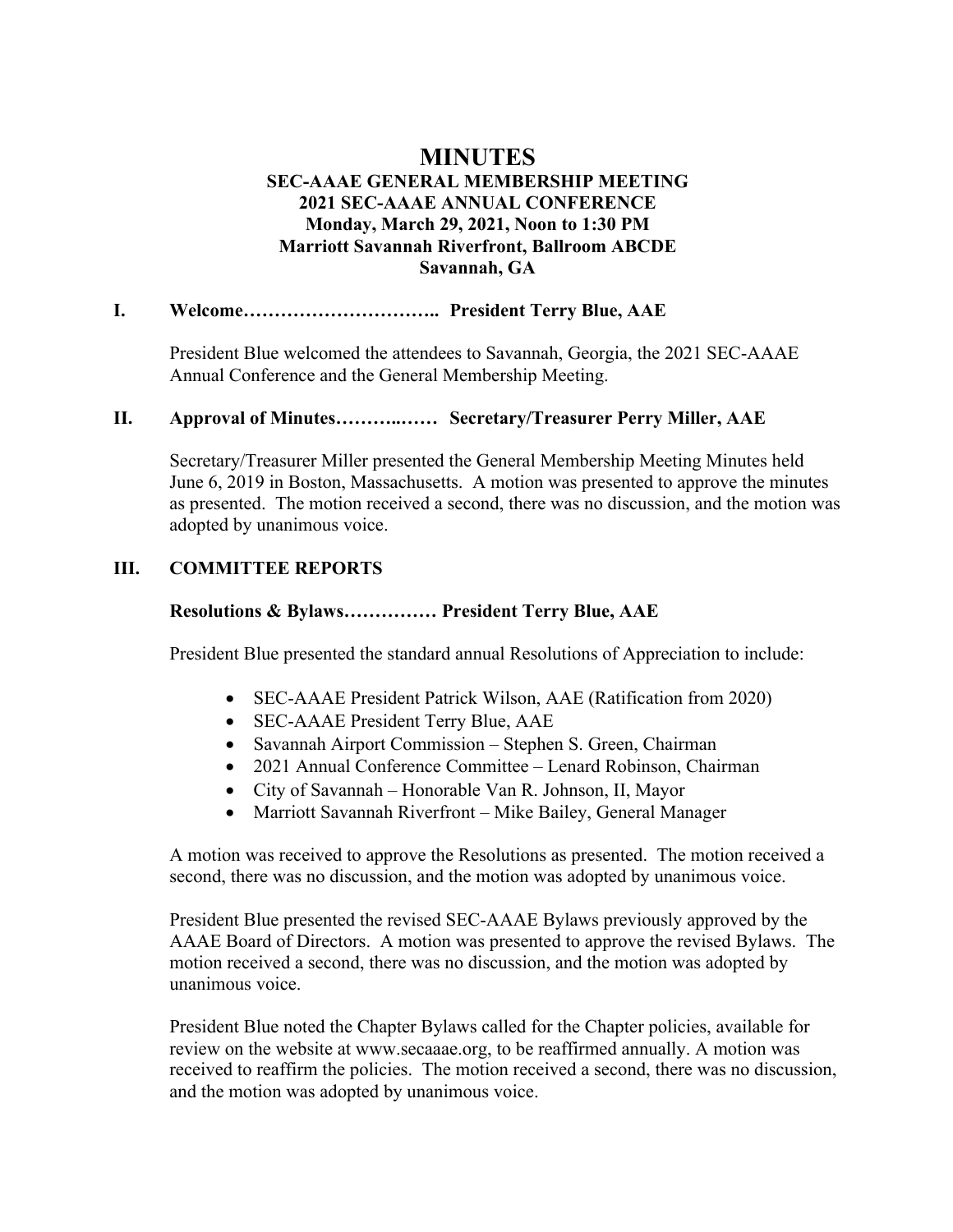### **Ratification of 2020-2021 Officers and Directors……. President Terry Blue, AAE**

President Blue noted the 2020-2021 Officers and Directors were not affirmed by the membership due to the cancellation of the 2020 SEC-AAAE Annual Conference in Little Rock, Arkansas; therefore, he called for ratification at this meeting. The 2020-2021 Nominating Committee included Michael Reisman, AAE, Chairman; Judi Olmstead, AAE; and Tom Bibb, AAE. The 2020 Nominations Committee recommended the following slate of officers and directors:

- **Immediate Past President - Patrick Wilson, AAE**
- **President - Terry Blue, AAE** • **President-Elect - Scott Van Moppes, AAE** • **Secretary/Treasurer - Perry Miller, AAE** • **Board Members - Travis Crilly, AAE Carol Gaddis Lenard Robinson, AAE (New Board Member)**

A motion was received to ratify the slate of 2020-2021 Officers and Directors as presented. The motion received a second, there was no discussion, and the motion was adopted by unanimous voice.

**Connie Gowder**

# **2021-2022 Officers and Directors………... Immediate Past President Patrick Wilson, AAE**

Patrick Wilson, AAE, Chairman of the Nominations Committee, noted the other Committee members including Judi Olmstead, AAE; Scott Brockman, AAE; and Lew Bleiweis, AAE. Immediate Past President Wilson noted the Committee recommended the following slate of officers for 2021-2022:

# **2021-2022 Officers and Directors**

• **Immediate Past President - Terry Blue, AAE** • **President - Scott Van Moppes, AAE** • **President-Elect - Perry Miller, AAE** • **Secretary/Treasurer - Travis Crilly, AAE** • **Existing Board Members - Carol Gaddis Lenard Robinson, AAE Connie Gowder, AAE** • **New Board Member - Megan Thoben, AAE**

*AAAE Nominating Committee (Two-Year Term) – Kelly L. Johnson, AAE*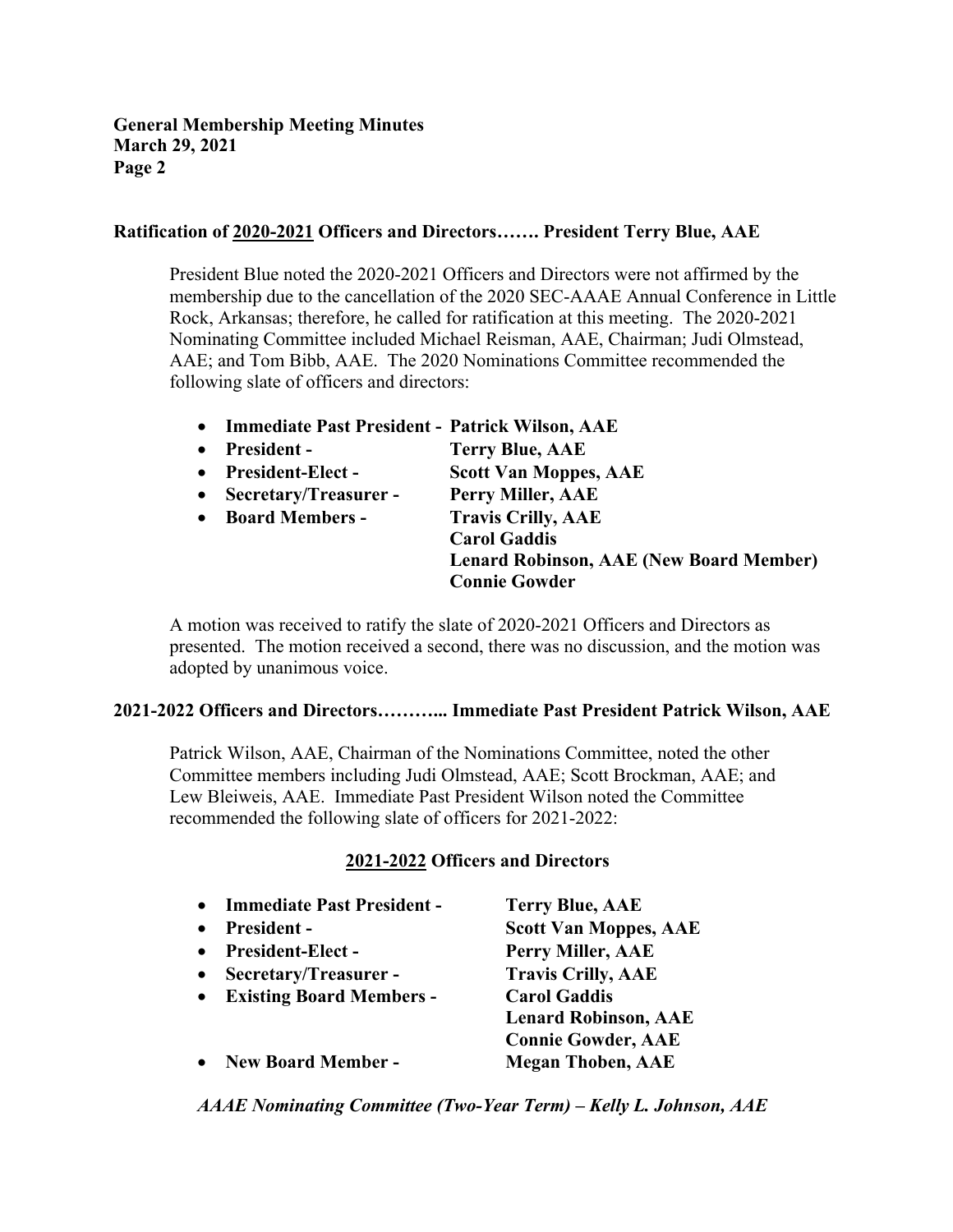#### **General Membership Meeting Minutes March 29, 2021 Page 3**

President Blue called for nominations from the floor. Hearing none, a motion was received to ratify the slate of 2021-2022 Officers and Directors as presented. The motion received a second, there was no discussion, and the motion was adopted by unanimous voice.

### **Conference Site Selection Committee…………. Dave King, Chairman Connie Gowder Michael Reisman, AAE Scott Van Moppes, AAE Patrick Wilson, AAE**

Mr. King was not in attendance. On his behalf, Mr. Wilson reported three cities - Richmond, Virginia; Birmingham, Alabama; and Charlotte, North Carolina - answered the Site Selection RFP. Although the RFP was designed for the years 2023 and 2024, it was determined that the three cities were all good candidates with strong presentations; therefore, the Committee recommends the Chapter be hosted by Richmond, Virginia in 2023, Birmingham, Alabama in 2024 and Charlotte, North Carolina in 2025. A motion was received to approve the SEC-AAAE Conference venues for 2023 and 2024. The motion received a second, there was no discussion, and the motion was adopted by unanimous voice.

#### **IV. Old Business**

There was no other old business for consideration.

# **V. New Business**

President Blue called on Ms. Judi Olmstead who acknowledged two new AAE's - Mr. John Means, AAE and Mr. Deontae Watson, AAE.

President Blue cited new programs forthcoming for the benefit of the membership to include a Corporate Coffee Break, guided by John Carrigan and the Corporate Committee, a Student Outreach via Zoom led by Travis Crilly, AAE and the Emerging Leadership Program, and Adopt-a-School Programs and Online Aviation Days steered by Cyrus Callum, AAE and the Diversity Committee. Additional information will be provided to the membership as the programs mature.

President Blue performed a brief skit with a dancing duck in consideration of his missing his presidential skit at the Little Rock Conference which was cancelled.